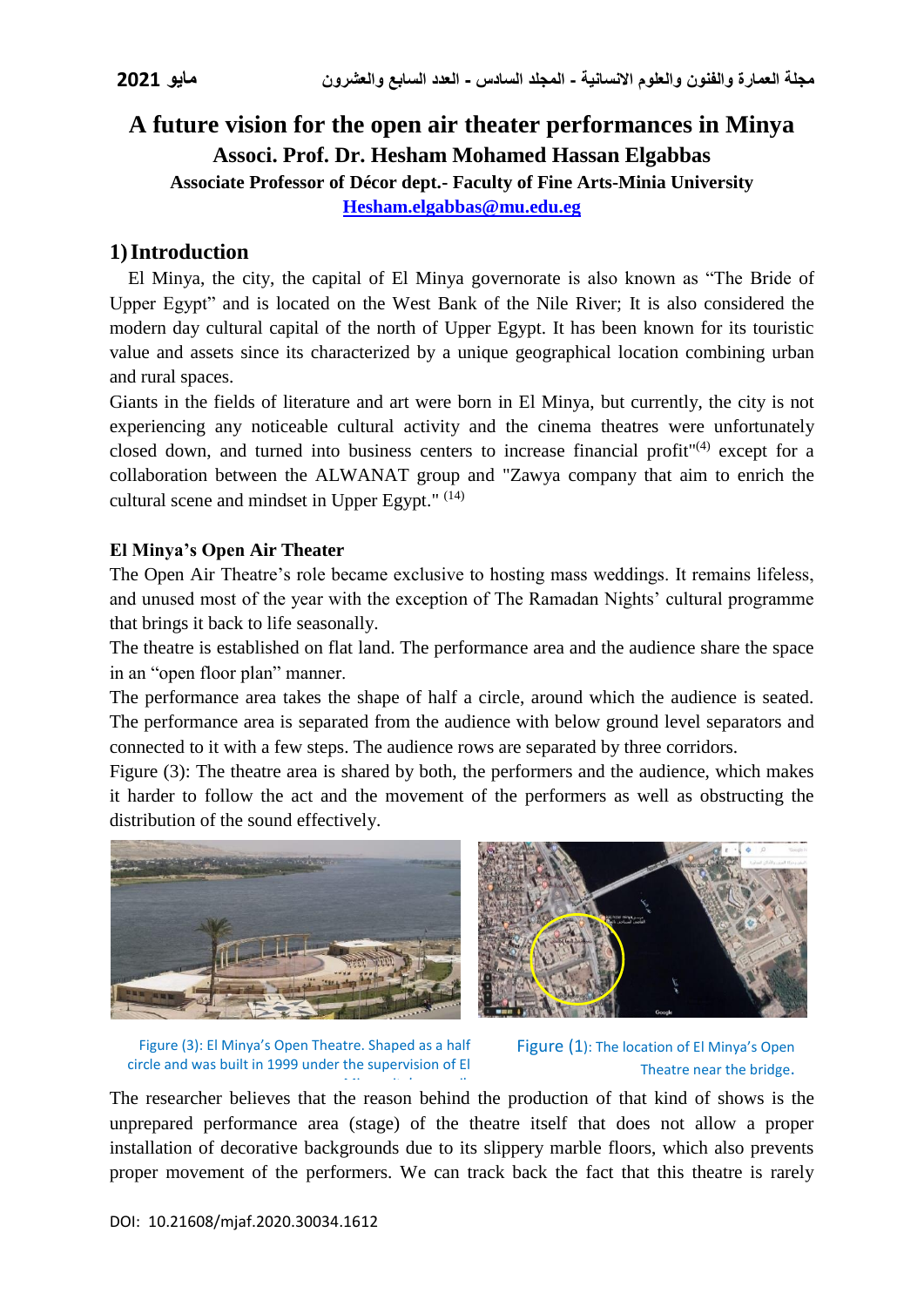chosen to host shows to that particular point where, during the design and building phase of the theatre functionality was overlooked.

 From the previously mentioned points, we can clearly define several problems. First, being the lack of attention to the development of the artistic and cultural values and events presented to the people of El Minya; secondly the negligence in terms of not using El Minya's special and valuable natural assets to develop its cultural scene and serve its people; finally, not highlighting nor emphasizing the close proximity of the theatre to The Nile river.

## **Research Problem:**

The limited vision of the value of El Minya's Open Theater and its proximity to The Nile river as well as the defects in its design.

# **Research Aim:**

The creation and development of new ideas to use El Minya's Open Theatre and identifying the weak and lacking elements to its functionality as well as finding new ways to implement visual and physical elements and execute breath taking images that create new, modern shows.

# **Research Importance:**

- Scientifically: The development of creative visions in the water show fields and new ways to use the laser in the creation of theatrical shows, capable to attract tourists and locals, and able to compete globally in the future.
- Practically: Contributing to the development of new ways and measures in order to use El Minya's Open Theatre efficiently in a way that's appropriate to its location.
- Globally: Adding an Arabic vision to the global contribution in the field of visual shows and water screens.
- Locally: The development of the collective artistic taste of the community in El Minya governorate as well as elevating the appreciation of its communal values.

# **Research Limits:**

This research relies on the performance patterns in the water shows especially in the Asian, French (among other) trials and contributions produced in the last five years of the visual projection and water screen scene.

# **Research method:**

A theoretical extrapolation was used to determine the concepts and definition; A deductive approach was taken to explain and contain the technical methods used in the shows; And a theoretical experimental approach was followed to develop a vision of methods, fit to be practically executed.

### **Research questions:**

• Does the problem rely in the design and execution of the Theatre in question? Or does its execution suit its finishing materials?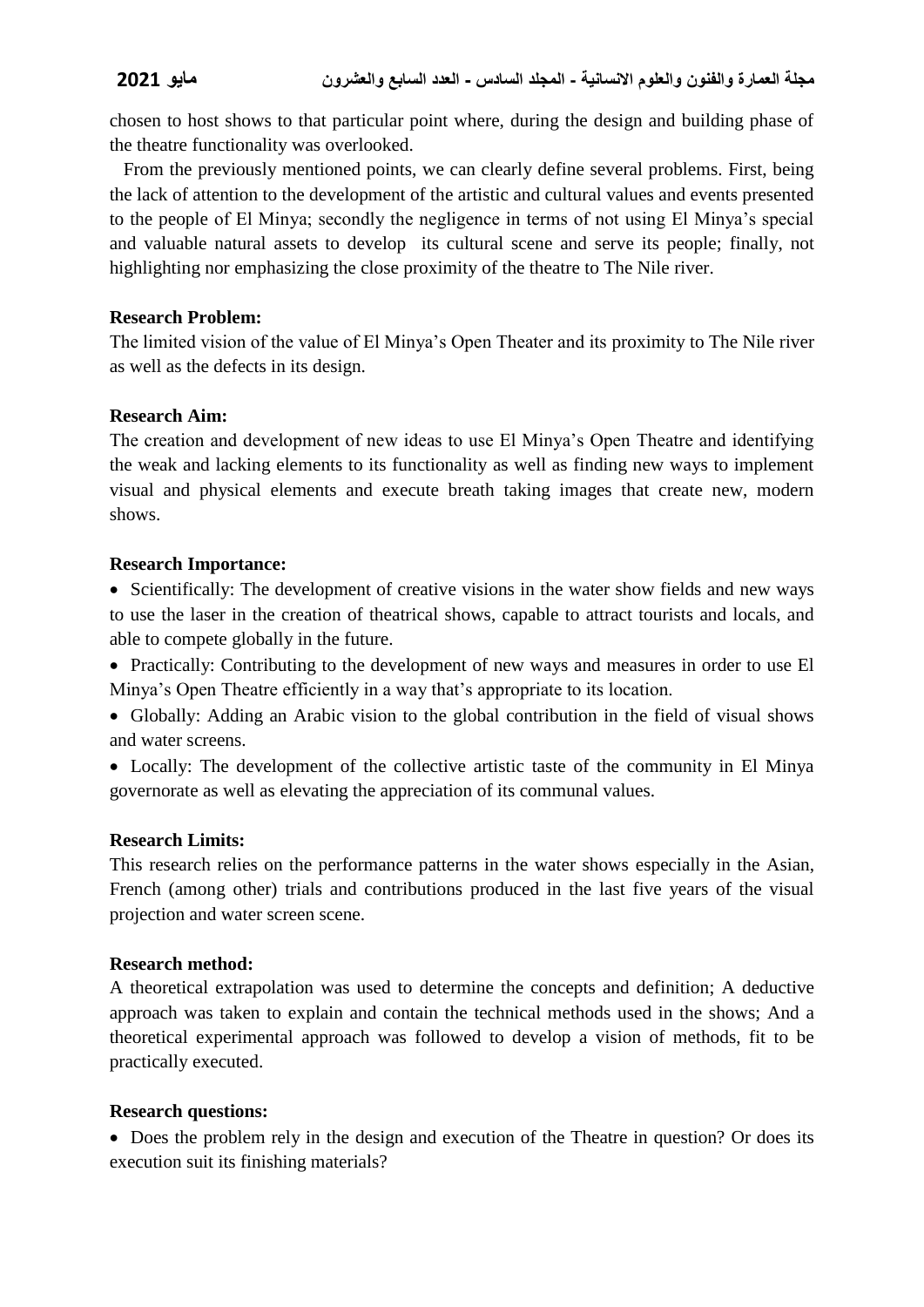.

• Is The Water Theatre suitable to be implemented on the banks of The Nile river and is it possible for new physical environment, suitable for potential shows to be created and developed? Or is this theory fictional and simply does not suit the people of El Minya?

• Are the functions of visual and digital video specific and clear in their results? Or do they also need to be combined with innovative ideas, sensitivity, and technical professionalism?

• Do we need more funding and experimentation to develop our open theater? Or do we just lack ideas to complete the elements needed?

# **Research Hypothesis:**

• Turning the open theatre into a water theatre is an experiment that will bring it out of its current state of inactivity to the global scene.

 The diversity in the types of fine arts formulations will enrich and increase the demand on artistic practices in the open theatre.

 The language of fine arts has many features and elements that serve the means of communication in the modern theatrical shows.

• The visual language of the aquatic performances of the water theatre is more expressive than the traditional open theatre shows.

 The visual communication is easier and faster in its effect; it is wider in reach and meaning. It's more appealing to a wider range of people because they can enjoy natural and touristic scenes during the shows.

 El Minya's Open Theatre is a great asset and a new mean for the development of the community and the global empowerment of the society.

### **2) Terms used:**

### **Water Screens**

The technique used to spray thin layers of water, lifted in the air by high pressure pumps, to serve as a screen just like the conventional screens used to project videos.



### **Water curtains**

It is constructed by the falling of water from several distribution tubes set at altitude, forming a surface of water able to receive visual effects.

### **Fog screens**

The device in Figure (8) generates a thin layer of fog (dry Fog) forming a screen able to project images



Figure (8)

# **Water pumps** (used to increase the flow Speed)

There are high pressure pumps and high-pressure hoses, they must be able to withstand pressure and have high flexibility to move, roll and adjust according to each show. Figure (11)



. Figure (11)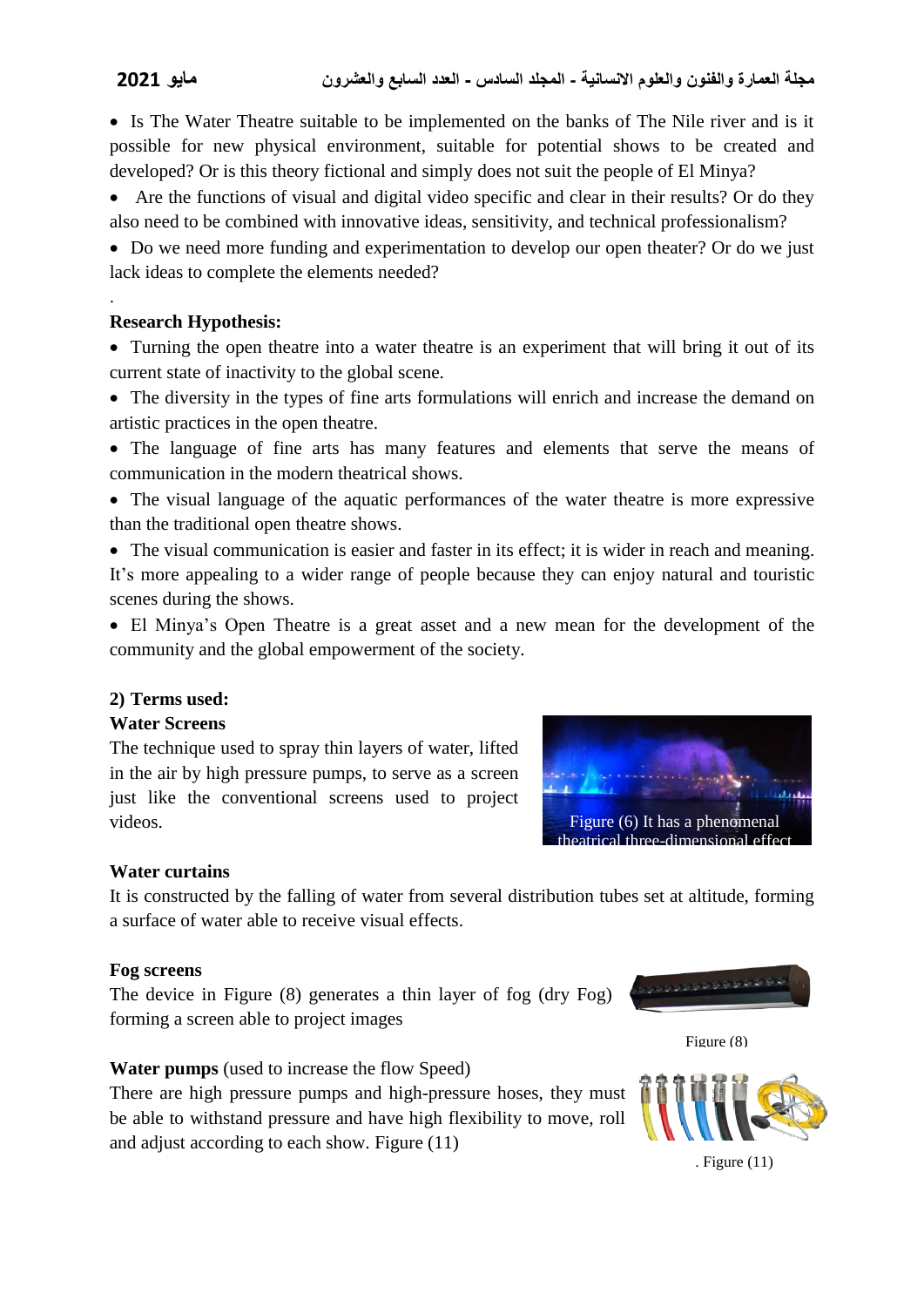**Pressure Control Units (**Controller of water pressure in the dancing Fountain) The automatic pressure control unit senses water pressure via a sensor and sends signals of the variable frequencies to the engine.

# **Floating plastic units**

Used in water theatre platforms for their simplicity. They allow the formation of any desired area. Figure (12).

# **The Water Theatre**

The idea of the Water theatre dates to the seventeenth century. This is proven by a drawing  $(3)$ that shows the creation of a display specifically designed for this type of shows, and the following are some examples:

- **Canada Water) Theatre (17**)
- **- Wuzhen Water Town (A water theatre East China) (20)**
- **-Dragon's WATER SCENE in Sydney. The opening of Vivid festival. (13)**
- **- The water theatre at the gardens of the Versailles Palace, Versailles, Evelyn, France (5)**

 We will also analyze many Water Theatre shows around the world in order to add new concepts to the theatre in question; which will be the first water theatre in Africa, the second in the Arab world after Dubai's dancing fountain, and the first touristic and entertainment destination in El Minya governorate.

# **3) Previous Water Shows:**

**The House of Dancing Water performance.** " the House of the water dancing" show puts the city of Macau in Hong Kong on the world map for entertainment. It represents a beautiful collaboration of design and the elements of nature in an outdoor theatre in The Incheon culture and arts Centre. (Air Park Suwon Outdoor Concert Hall)) " (18)

**Utopia Company (ILOTOPIE)** is a theater company specialized in water shows, located in the city of Arles –on the banks of the Rhone river  $(10)$ . . A testimony of communication between the members of the society, where water in the heart of the event and the star of its shows. Figure (18) the Night breaking show

**Aquatic Events:** 50-minute water screenings with no spoken dialogue of the show "Nocturnal", the show consists of live music and firework in a large-scaled area. Figure (20) Figure 20: The Nocturnal show, a show based on surrealism produced by "Aquarius Show".





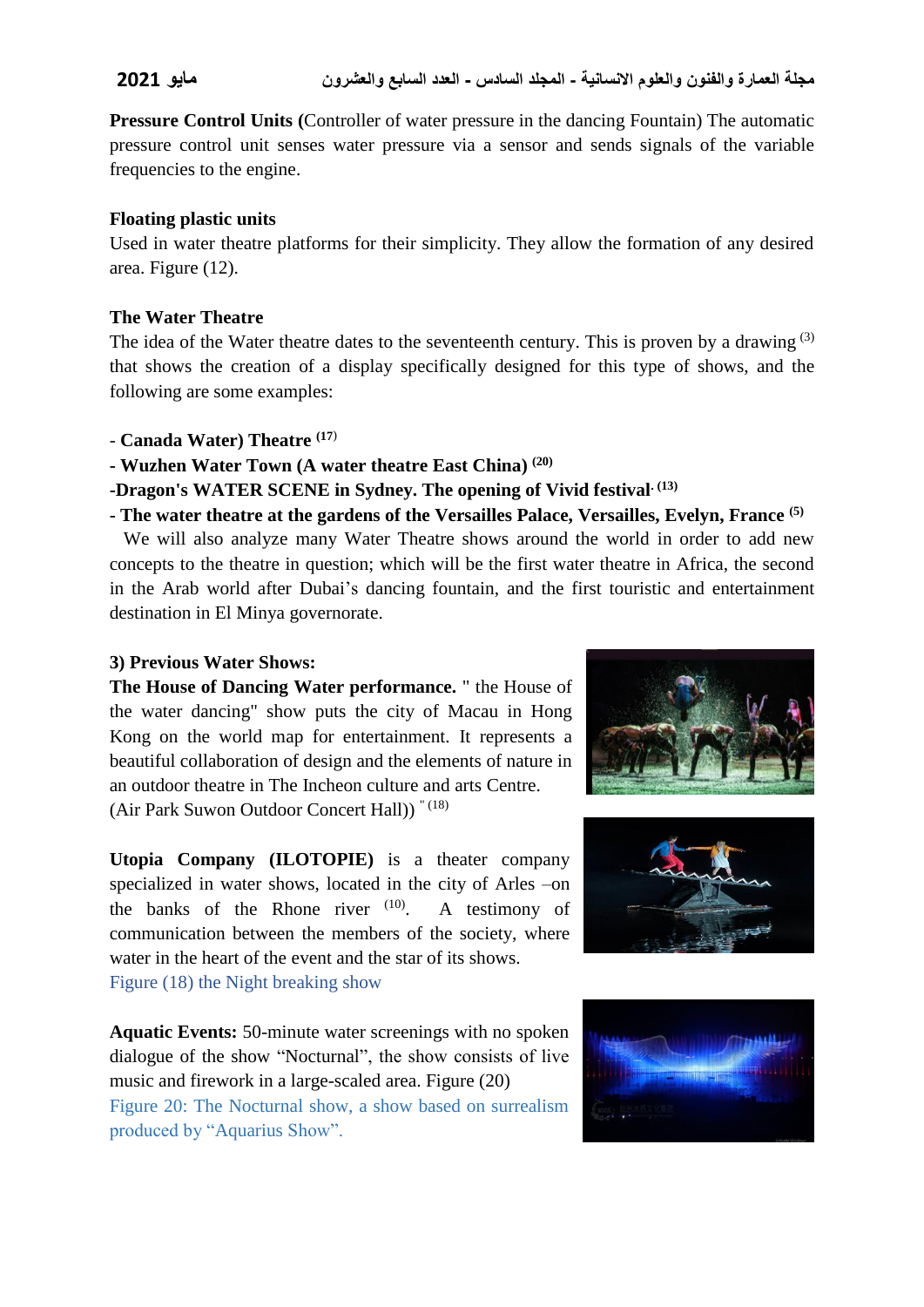# **Hangzhou Water Show Culture Group Co**

A national Chinese company and institution of technology founded in 1989 in the Hangzhou city of science and technology. It specializes in the design and production of a water cannons necessary to shoot the water and build water screens.

Figure (22 B): Laser projection technology at "the soul of the Great River" show, Hunching ,2019



**Aquavision** is a Russian water curtain company that holds the Guinness record for producing the largest water screen (approximately 300,000 meters). It promotes Moscow as a great touristic destination.





**PUPPENTHEATER Magdeburg Human**-sized puppets at the opening of the twelfth international puppet theatre festival (la notte) on June 23rd 2018 in Moscow.

Breath taking, unbelievable show where life sized puppets appear unexpectedly, running on water with surrealistic sound effects and mirage-like visuals.

# **The surrounding environment**

After displaying the previous efforts and shows, we can now conclude that the theatrical water show is a different and enjoyable experience due to the entertainment factor it withholds and the fact that the audience can enjoy a good show outdoors.

In comparison, we find that our theatre has assets that qualify it to penetrate the global scene: It is located near a touristic port, El Minya city's main bridge, and a social club is located south of it.

# **The Theoretical approach**

We will be presenting the development of the shows on three axes as follows:

**The first axis,** in which we use the solid marble ground of the theatre, increase the isolation, and add water pipes/tubes and pools necessary to create the water curtains, after making use of the pergola that will be used to shoot the water from an altitude creating a water surface on which we can project the light effects necessary for the theatrical shows. Figure (28).



Figure (28): a longitudinal sector that shows the flow of water in the pumping chamber and its return.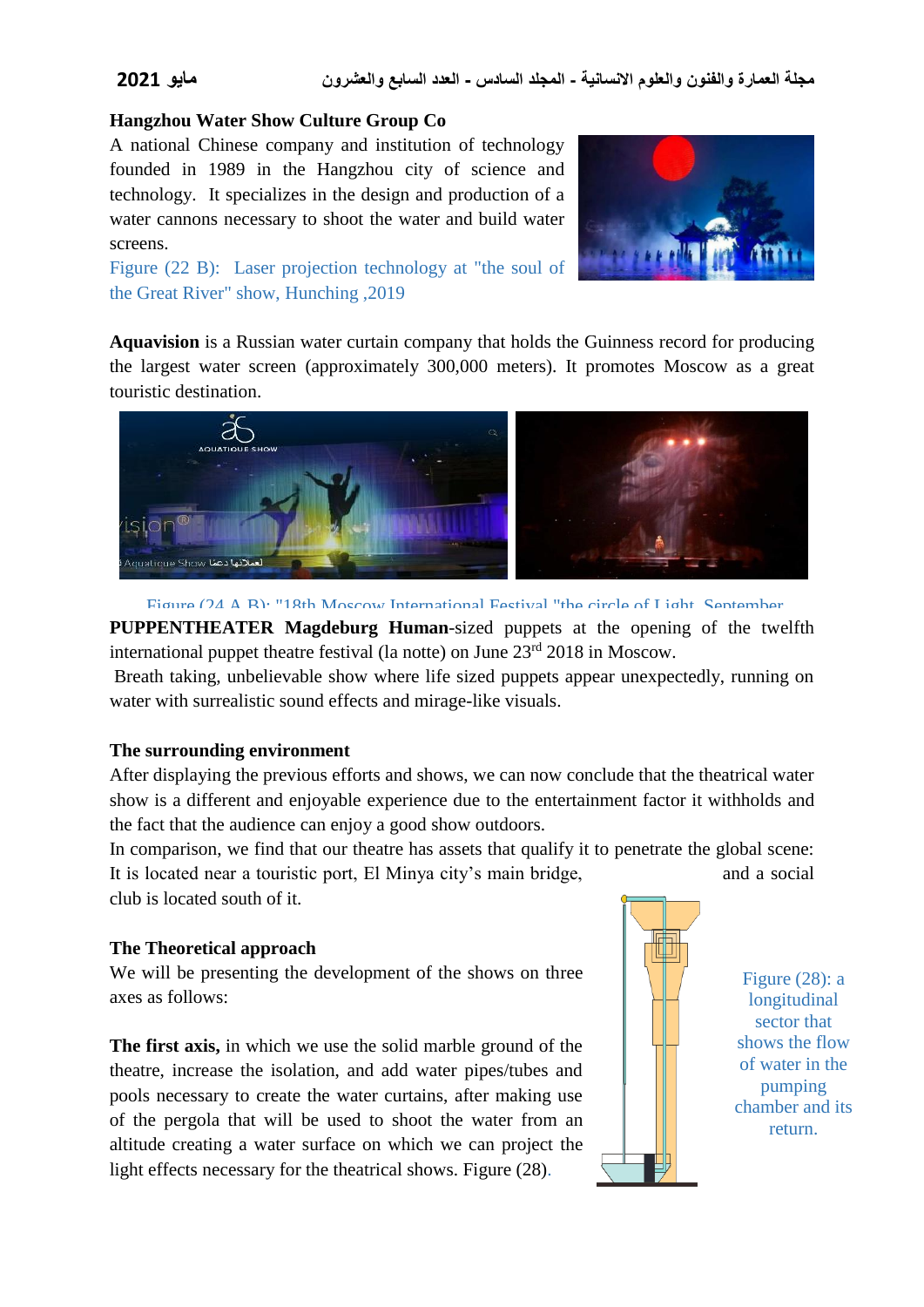The second axis, in which we will use the inside of architectural beams, figure (28) and install a fog machine (indicated by the color blue) between every two poles which will help elevate folklore shows for example by projecting visuals and light effects on the fog created and incorporating them into the show.

**The third axis,** in which we will change the place of the audience's seating. It is recommended to equip the current stage area (indicated in brown in the attached figure) to be the audience seating area so that they could be seated underneath the pergola and face the view of the Nile banks where the water show itself is recommended to take place (indicated by the light blue color in figure (29)). The show area will be dedicated to both, the dancing

fountain shows, the water screens created by pumping water in the middle of the show area (indicated in blue), 10 meters away from the west bank (indicated by red dots) linked to high pressure pipes with the aid of 3 water exit points, pre-fixed on floats located between the Nile banks and the pink boat (indicated on the figure).

These water exit points are attached to a water pumping machine (indicated in blue in figure 29) and a pressure regulator, pre-programmed to regulate the pressure of the pumped water from behind the

administrative building (indicated in yellow on the figure) to create the amount of water necessary for the dancing fountain show or the water screen.



Figure (29): A top view google picture with some clarifying guidelines drawn by the researcher

We should also mention that light projection from the

area facing the audience onto a boat or a platform gives the projected picture a 3D effect appearing to the audience as a ghost that floats above their heads. The computer program Realizzer 3D, the fourth edition released in 2018 allows the creation of several high-quality designs in addition to video clips. It also contains a full library of 3D models.

# **4)Results:**

 El Minya's Open Theatre is in an area, compatible and favorable to the development of its shows in order to become one of the most significant water theatres worldwide, and an entity that could carry and honor the legacy and history of The Nile river.

 The language of the nature and the water transports the audience to a state of romance and enchantment directly related to their own experiences and memories which creates a harmony in the show and connects it to a certain time and place.

 We also notice a new theatrical approach that developed the use of the light effects to the point of painting full images using light and professionally manipulate it to move and dance.

 We can conclude that a new expressional specialty has been added to the contemporary Egyptian theatre, which is the expression through water movement and music to create a sensual experience.